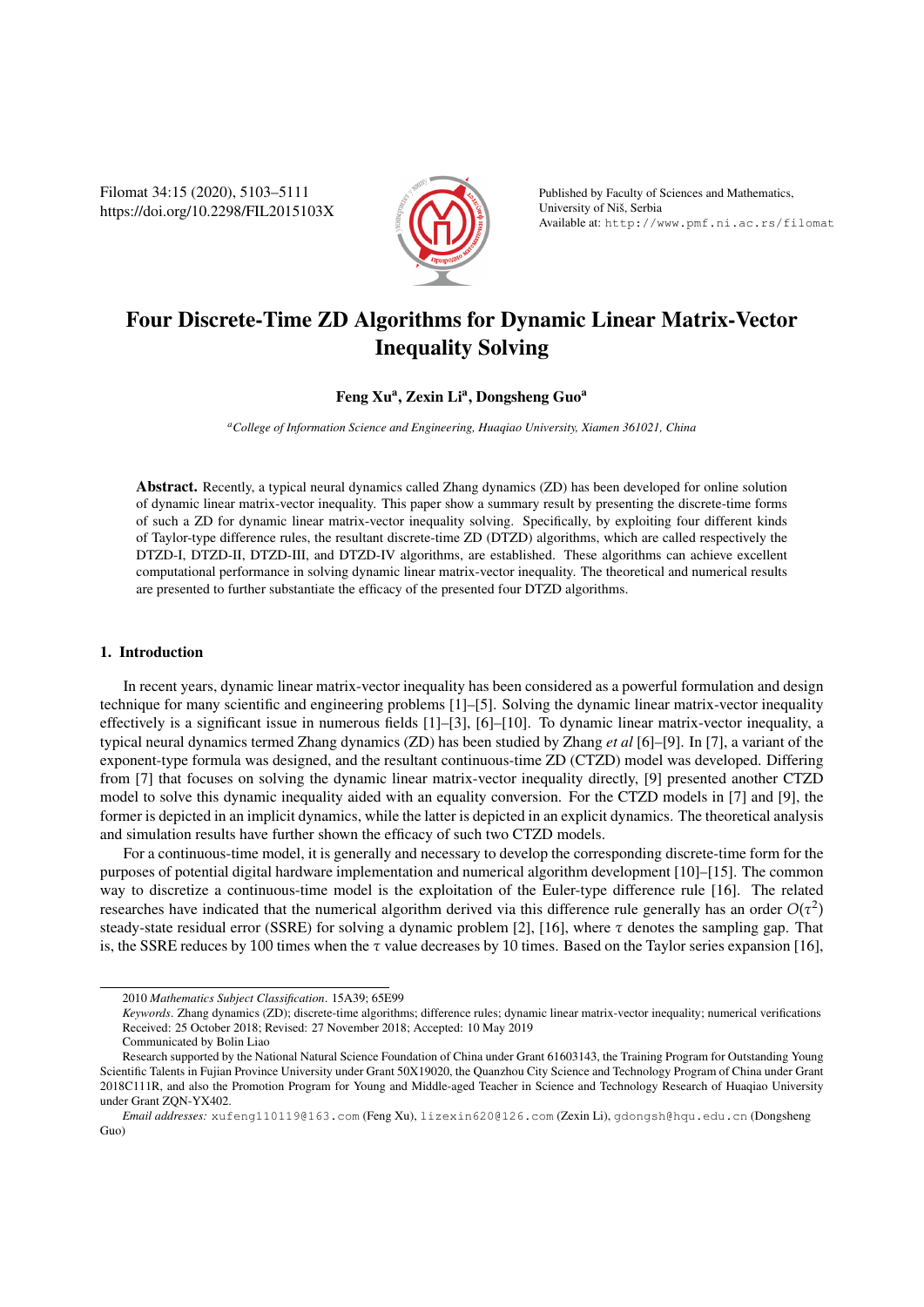four kinds of difference rules have been reported in [13]–[15], [17]–[20] for the first-order derivative approximation. Each of Taylor-type difference rules has a smaller truncation error than the Euler-type difference rule, i.e.,  $O(\tau^2)$  versus  $O(\tau)$ . The related researches on ZD have verified that the numerical algorithm derived via the Taylor-type difference rule always has an order  $O(\tau^3)$  SSRE for solving a dynamic problem [13]–[15], [17]–[20]. That is, when the value of τ decreases by 10 times, the SSRE reduces by 1000 times. Recently, more other forms of Taylor-type difference rules have been designed and studied [21]–[24]. By summarizing these results [13]–[15], [17]–[24], the Taylor-type difference rule is more effective than the Euler-type difference rule on the discretization of a continuous-time model, especially on ZD discretization.

In this paper, a summary result based on the previous work [6]–[9] is provided by presenting and investigating four discrete-time ZD (DTZD) algorithms to solve dynamic linear matrix-vector inequality. Such four algorithms are derived by exploiting the Taylor-type difference rules in [13]–[15], [17]–[20], which are called respectively the DTZD-I, DTZD-II, DTZD-III, and DTZD-IV algorithms in this paper. Then, theoretical results are given to highlight the excellent properties of the presented four DTZD algorithms. Numerical results are also presented to substantiate the efficacy of the presented DTZD-I, DTZD-II, DTZD-III, and DTZD-IV algorithms. The theoretical and numerical results further indicate that the SSRE changes in an  $O(\tau^3)$  manner for each of the presented algorithms.

The rest of this paper is organized into five sections. Section 2 shows the preliminary of solving dynamic linear matrix-vector inequality. In section 3, four Taylor-type difference rules are presented, and the resultant DTZD-I, DTZD-II, DTZD-III, and DTZD-IV algorithms are established. In Section 4, numerical results are presented, which are synthesized using the presented DTZD-I, DTZD-II, DTZD-III, and DTZD-IV algorithms. Section 5 concludes this paper with final remarks. The main contributions of this paper are as follows.

- In this paper, four different types of DTZD algorithms are presented and studied for dynamic linear matrixvector inequality solving. This paper is an important improvement by showing a summary result of four DTZD algorithms to solve dynamic linear matrix-vector inequality.
- 2) The numerical results show that the SSRE of each DTZD algorithm is in the order  $O(\tau^3)$ . This paper is the first attempt to present four algorithm with  $O(\tau^3)$  error pattern for dynamic linear matrix-vector inequality solving.
- 3) This paper reveals that different kinds of difference rules would lead to different types of DTZD algorithms. This finding presents a potential for the development of numerical algorithm with excellent computational performance for various dynamic problems solving.

#### 2. Dynamic linear matrix-vector inequality

In this section, the problem formulation of dynamic linear matrix-vector inequality is presented. Then, the CTZD model in the previous work [9] is given for dynamic linear matrix-vector inequality solving.

The following problem of dynamic linear matrix-vector inequality [6]–[9] is studied in this paper:

$$
A(t)x(t) \leqslant b(t),\tag{1}
$$

where coefficients  $A(t) \in R^{n \times n}$  and  $b(t) \in R^n$  are smoothly time-varying, and  $x(t) \in R^n$  is the unknown vector to be obtained. The goal of this paper is to determine a feasible solution  $x(t)$  such that (1) holds true for any time instant  $t_k = k\tau$  with  $k = 0, 1, 2, \cdots$ . To guarantee the existence of  $x(t)$  in (1), we limit the investigation of this paper to the situation where  $A(t)$  is nonsingular at any time instant  $t_k = k\tau$ .

In [9], by introducing elegantly a vector, the dynamic linear matrix-vector inequality (1) is converted to a dynamic equation, which is formulated as follows:

$$
A(t)x(t) - b(t) + D(t)y(t) = 0,
$$
\n(2)

where  $D(t) = \text{diag}\{y_1(t), y_2(t), \cdots, y_n(t)\} \in R^{n \times n}$  and  $y(t) = [y_1(t), y_2(t), \cdots, y_n(t)]^T \in R^n$  with superscript <sup>1</sup> denoting the transpose operator. To solve the dynamic linear matrix-vector inequality (1) and the dynamic matrixvector equation (2), the following CTZD model is presented in [9]:

$$
A(t)\dot{x}(t) + 2D(t)\dot{y}(t) = -\dot{A}(t)x(t) + \dot{b}(t) - \gamma(A(t)x(t) - b(t) + D(t)y(t)),
$$
\n(3)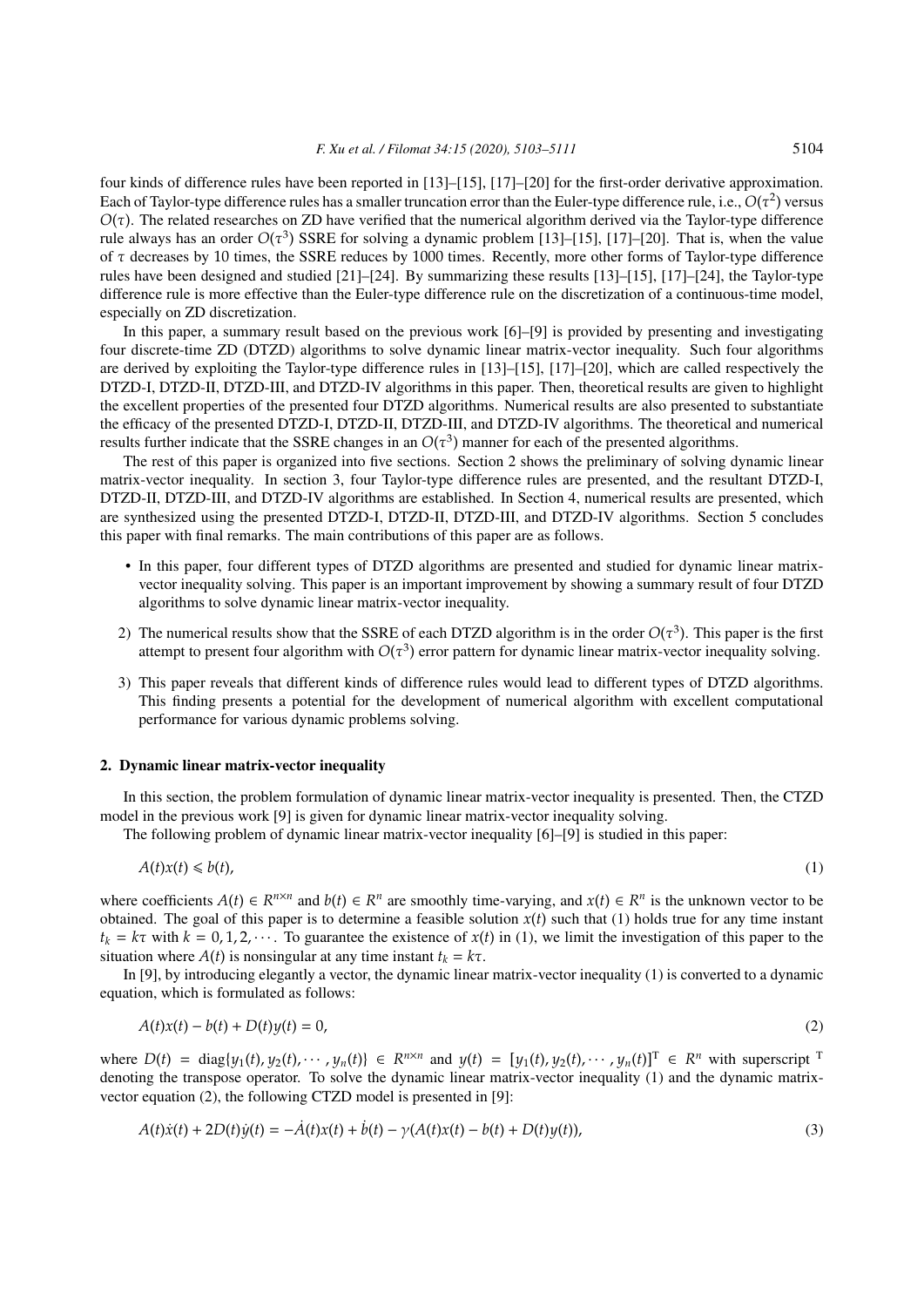where  $\gamma > 0 \in \mathbb{R}$  is used to scale the solution convergence,  $\dot{x}(t)$ ,  $\dot{y}(t)$ ,  $\dot{A}(t)$ , and  $\dot{b}(t)$  denote the time derivatives of  $x(t)$ .  $y(t)$ ,  $A(t)$ , and  $b(t)$ , respectively.

By defining  $u(t) = [x^T(t), y^T(t)]^T \in R^{2n}$ ,  $W(t) = [A(t), 2D(t)] \in R^{n \times 2n}$ ,  $P(t) = [-A(t), 0] \in R^{n \times 2n}$ , and  $Q(t) =$  $[A(t), D(t)] \in R^{n \times 2n}$ , (3) is reformulated as follows:

$$
\dot{u}(t) = W^{\dagger}(t)(P(t)u(t) + \dot{b}(t)) - \gamma W^{\dagger}(t)(Q(t)u(t) - b(t)), \tag{4}
$$

where  $\dot{u}(t) \in R^{2n}$  denotes the time derivative of  $u(t)$ , and  $W^+(t)$  denotes the right pseudoinverse of  $W(t)$  [9], [25]. For details about the CTZD model (4), please refer to . In the ensuing section, such a model is discretized for the purpose of potential hardware implementation [10]–[15].

## 3. DTZD algorithms

In this section, by exploiting the Taylor-type difference rules in [13]–[15], [17]–[20], four different DTZD algorithms are developed for dynamic linear matrix-vector inequality solving.

Lemma 1. *The Taylor-type difference rules exploited in this paper are formulated as follows [13]–[15], [17]–[20]:*

$$
\dot{u}_k \approx \frac{6u_{k+1} - 3u_k - 2u_{k-1} - u_{k-2}}{10\tau},\tag{5}
$$

$$
\dot{u}_k \approx \frac{2u_{k+1} - 3u_k + 2u_{k-1} - u_{k-2}}{2\tau},\tag{6}
$$

$$
\dot{u}_k \approx \frac{5u_{k+1} - 3u_k - u_{k-1} - u_{k-2}}{8\tau},\tag{7}
$$

$$
\dot{u}_k \approx \frac{26u_{k+1} - 33u_k + 18u_{k-1} - 11u_{k-2}}{30\tau},\tag{8}
$$

*where*  $u_k = u(t = k\tau)$  *and*  $k = 2, 3, 4, \cdots$ .

**Proof.** See [17]–[20]. □

By using (5) to discretize the CTZD model (4), the corresponding DTZD-I algorithm for dynamic linear matrixvector inequality solving is obtained as follows:

$$
u_{k+1} = \frac{1}{2}u_k + \frac{1}{3}u_{k-1} + \frac{1}{6}u_{k-2} + \frac{5}{3}\tau W_k^{\dagger}(P_k u_k + \dot{b}_k) - hW_k^{\dagger}(Q_k u_k - b_k),
$$
\n(9)

where  $h = 5\gamma\tau/3 > 0 \in R$  is the step size. In addition  $W_k^{\dagger}$ ,  $P_k$ ,  $Q_k$ ,  $b_k$  and  $\dot{b}_k$  denote  $W^{\dagger}(t = k\tau)$ ,  $P(t = k\tau)$ ,  $Q(t = k\tau)$ ,  $b(t = k\tau)$  and  $\dot{b}(t = k\tau)$ , respectively.

Similarly, by using (6) to discretize (4), the corresponding DTZD-II algorithm for dynamic linear matrix-vector inequality solving is obtained as follows:

$$
u_{k+1} = \frac{3}{2}u_k - u_{k-1} + \frac{1}{2}u_{k-2} + \tau W_k^{\dagger}(P_k u_k + \dot{b}_k) - h W_k^{\dagger}(Q_k u_k - b_k),
$$
\n(10)

where  $h = \gamma \tau > 0 \in R$  is the step size.

Furthermore, based on (7) and (8), the other two DTZD termed the DTZD-III and DTZD-IV algorithms for dynamic linear matrix-vector inequality solving are derived as follows:

$$
u_{k+1} = \frac{3}{5}u_k + \frac{1}{5}u_{k-1} + \frac{1}{5}u_{k-2} + \frac{8}{5}\tau W_k^{\dagger}(P_k u_k + \dot{b}_k) - hW_k^{\dagger}(Q_k u_k - b_k),
$$
\n(11)

$$
u_{k+1} = \frac{33}{26}u_k - \frac{9}{13}u_{k-1} + \frac{11}{26}u_{k-2} + \frac{15}{13}\tau W_k^{\dagger}(P_k u_k + \dot{b}_k) - hW_k^{\dagger}(Q_k u_k - b_k). \tag{12}
$$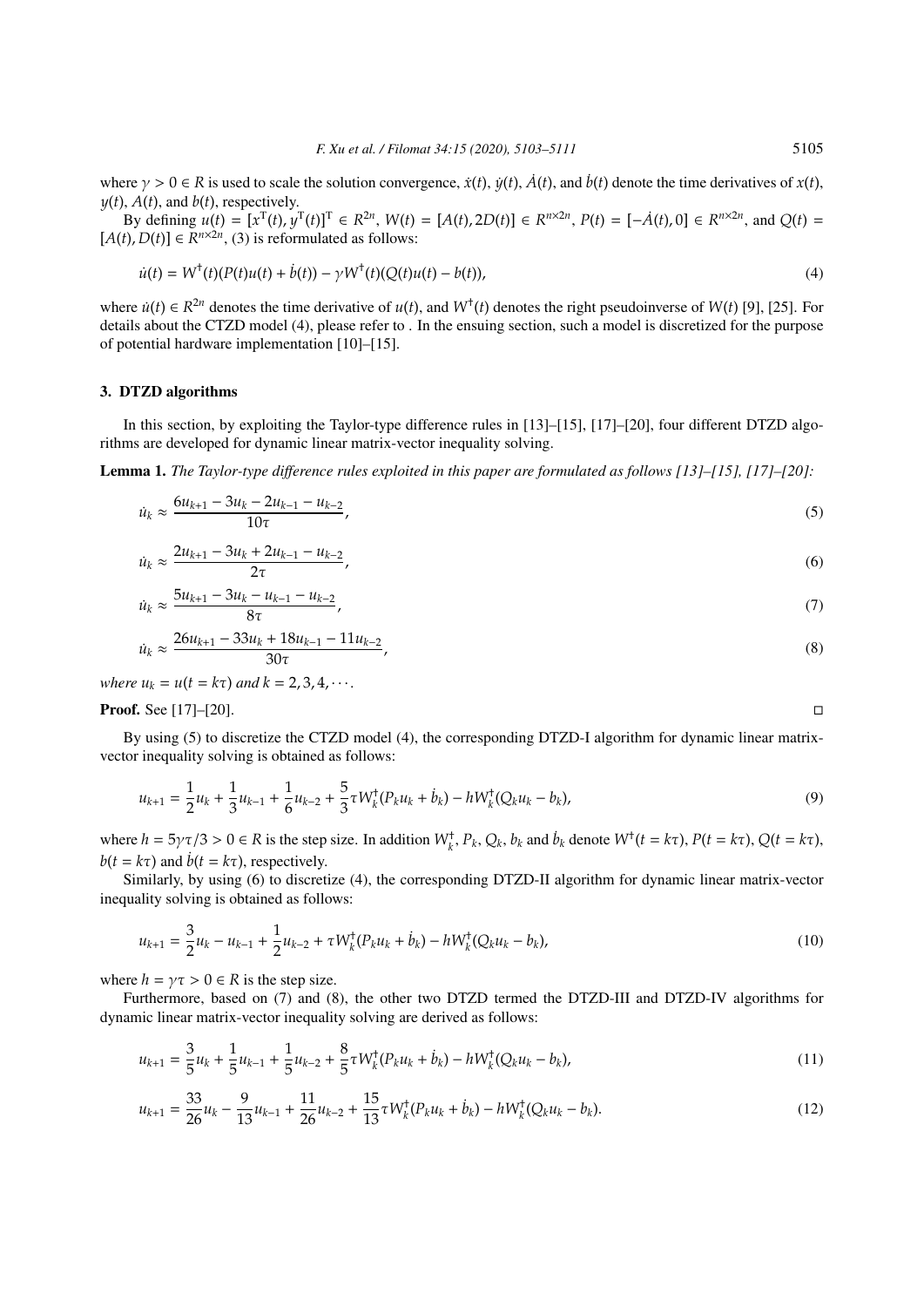

(c) Profiles of the testing error function ε*<sup>k</sup>*

Figure 1: Numerical results using the presented DTZD-I algorithm (9) with  $h = 0.5$  and  $\tau = 0.01$  to solve dynamic linear matrix-vector inequality.

Therefore, we have obtained four DTZD algorithms [i.e., (9), (10), (11), and (12)] to solve the dynamic linear matrix-vector inequality (1). For each DTZD algorithm, three initial states (i.e.,  $u_0$ ,  $u_1$ , and  $u_2$ ) are needed to start the iteration. In this case, based on an initial state  $u_0$ , the other two initial states  $u_1$  and  $u_2$  are obtained via the following iterations:

$$
\begin{cases} u_1 = u_0 + \tau W_0^{\dagger}(P_0 u_0 + \dot{b}_0) - h W_0^{\dagger}(Q_0 u_0 - b_0), \\ u_2 = u_1 + \tau W_1^{\dagger}(P_1 u_1 + \dot{b}_1) - h W_k^{\dagger}(Q_1 u_1 - b_1). \end{cases}
$$

For the presented four DTZD algorithms, i.e.,  $(9)$ – $(12)$ , we have the following theoretical results (with the corresponding proofs being generalized from the previous work [17]–[20] and thus omitted here).

Lemma 2. *Each of the presented four DTZD algorithms (9)–(12) is a convergent method, which combines with order of the truncation error being*  $O(\tau^3)$  *for all*  $t_k \in [t_0, t_{final}]$ *, where*  $O(\tau^3)$  *is a vector with every element being*  $O(\tau^3)$ *.* 

**Lemma 3.** *Consider a solvable dynamic linear matrix-vector inequality problem (1). For general case of*  $h \in (0,1)$ *,* the SSRE of each of the presented four DTZD algorithms (9)–(12) is of order  $O(\tau^3)$ .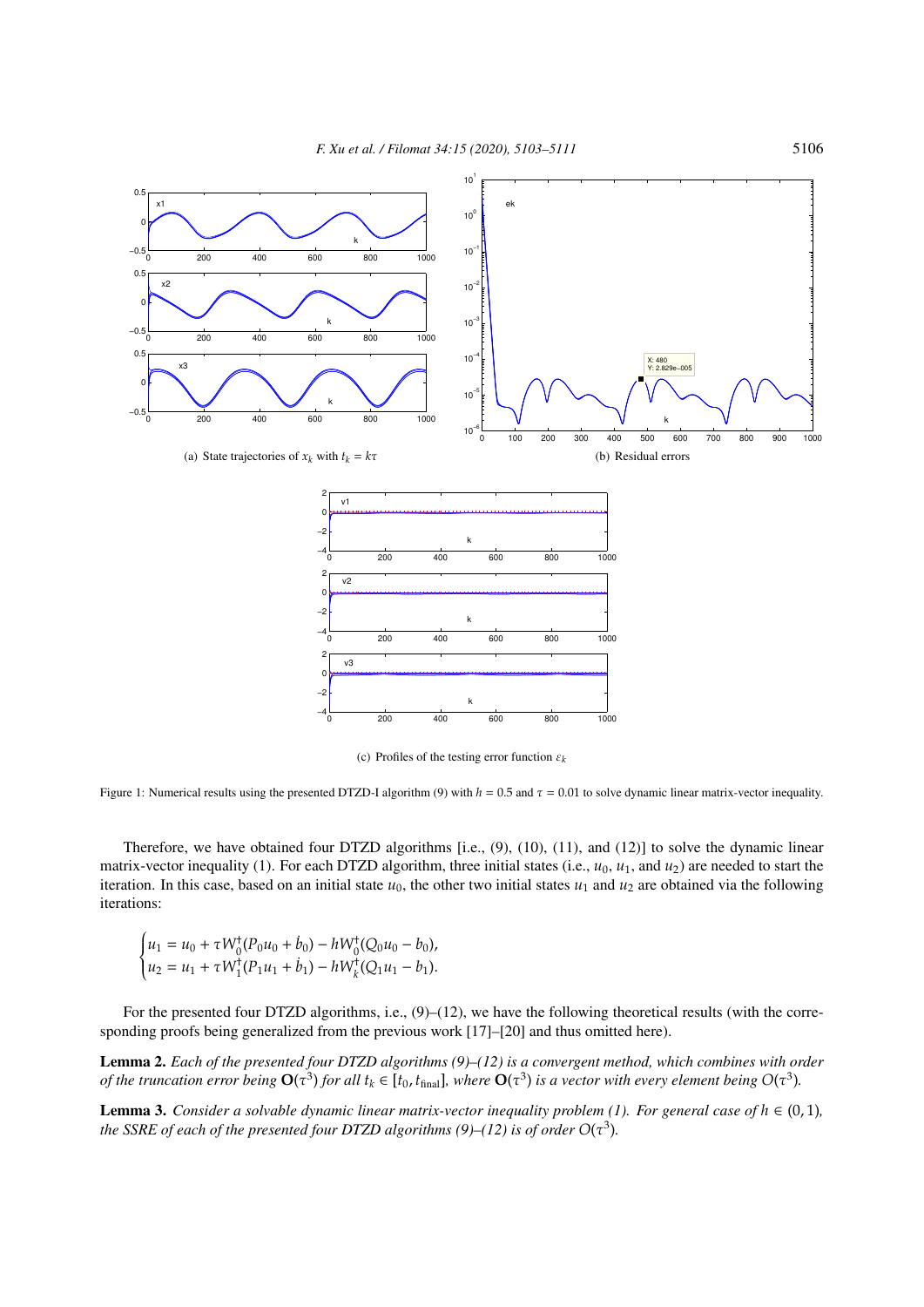

(c) Profiles of the testing error function ε*<sup>k</sup>*

Figure 2: Numerical results using the presented DTZD-II algorithm (10) with  $h = 0.5$  and  $\tau = 0.01$  to solve dynamic linear matrix-vector inequality.

# 4. Numerical results

In this section, numerical results are presented to substantiate the efficacy of the presented DTZD-I, DTZD-II, DTZD-III, and DTZD-IV algorithms.

For illustration and verification, the dynamic linear matrix-vector inequality (1) is considered, with the coefficient matrix  $A(t)$  and vector  $b(t)$  being as follows:

$$
A(t) = \begin{bmatrix} 5 + \sin(2t) & \cos(2t)/2 & \cos(2t) \\ \cos(2t)/2 & 5 + \sin(2t) & \cos(2t)/2 \\ \cos(2t) & \cos(2t)/2 & 5 + \sin(2t) \end{bmatrix} \in R^{3 \times 3} \text{ and } b(t) = \begin{bmatrix} \sin(2t) \\ \cos(2t) \\ \sin(2t) + \cos(2t) \end{bmatrix} \in R^{3}.
$$

The presented four DTZD algorithm are exploited to sovle this dynamic linear matrix-vector inequality, and the related numerical results are given in Figs. 1–4 and Table 1.

First, Fig. 1 shows the numerical results synthesized by the presented DTZD-I algorithm (9) using *h* = 0.5 and  $\tau = 0.01$ . As seen from Fig. 1(a), starting from five randomly-generated initial states, the state trajectories of  $x_k$ [being the first 3 elements of  $u_k$  in (9)] are time-varying (with time  $t_k$  being  $t_k = k\tau$ ). In addition, as shown in Fig. 1(b), the residual errors of (9) are all convergent, where  $||e_k||_2 = ||Q_k u_k - b_k||_2 = ||A_k x_k - b_k + D_k y_k||_2$ . Fig. 1(c)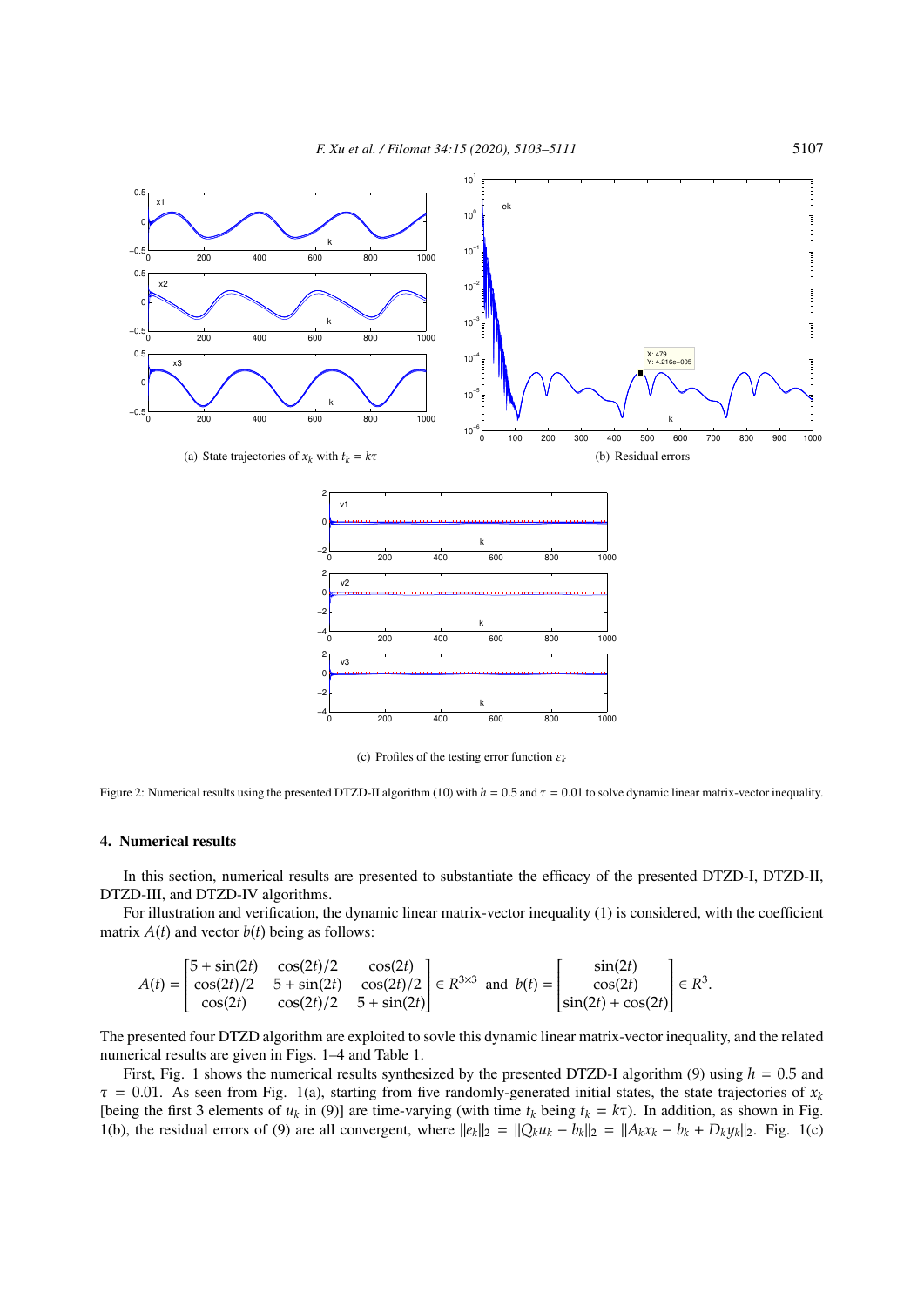

Figure 3: Numerical results using the presented DTZD-III and DTZD-IV algorithms (11) and (12) with *h* = 0.5 and τ = 0.01 to solve dynamic linear matrix-vector inequality.

also indicates that the corresponding SSREs (i.e.,  $||e_k||_2$  with *k* large enough) are small enough with the maximal value being 2.829 × 10<sup>-5</sup>. This statement means that the solutions presented in Fig. 1(a) are the solutions to (2). That is to say, the  $x_k$  solution via (9) is exactly an solution to the dynamic linear matrix-vector inequality (1). For better understanding, Fig. 1(c) shows the profiles of the testing error function  $\varepsilon_k = A_k x_k - b_k$ . As seen from Fig. 1(d), all elements of  $\varepsilon_k$  are less than or equal to zero, which also indicates that the above solution of  $x_k$  is an exact solution to (1). These numerical results substantiate the efficacy of the presented DTZD-I algorithm (9) for dynamic linear matrix-vector inequality solving.

Second, Fig. 2 shows the numerical results synthesized by the presented DTZD-II algorithm (10) using  $h = 0.5$ and  $\tau = 0.01$ . As seen from Fig. 2(a), the state trajectories of  $x_k$ , starting from five randomly-generated initial states, are time-varying. In addition, as shown in Fig. 2(b), the residual errors of (10) are all convergent, and the corresponding SSREs are also small enough with the maximal value being  $4.216 \times 10^{-5}$ . Thus showing that the  $x_k$ solution via (10) is exactly an solution to the dynamic linear matrix-vector inequality (1). Furthermore, Fig. 2(c) indicates that all elements of  $\varepsilon_k$  are less than or equal to zero, showing again that the above solution of  $x_k$  is an exact solution to (1). These numerical results substantiate that the presented DTZD-II algorithm (10) is effective in solving dynamic linear matrix-vector inequality.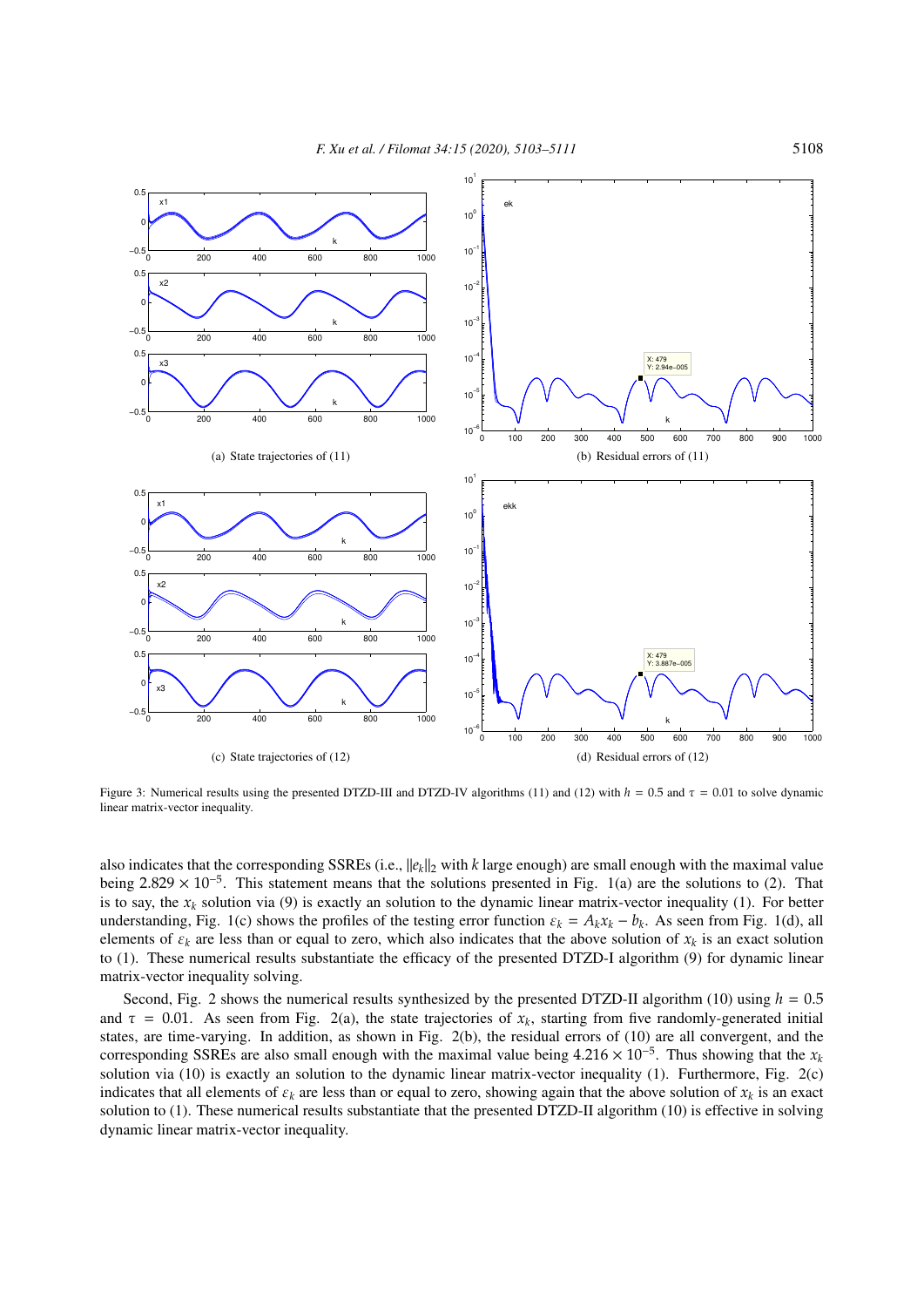

Figure 4: Residual errors of the presented four DTZD algorithms with *h* = 0.5 and τ = 0.001 to solve dynamic linear matrix-vector inequality.

Third, Fig. 3 presents the numerical results synthesized by the presented DTZD-III and DTZD-IV algorithms (11) and (12) using  $h = 0.5$  and  $\tau = 0.01$ . As shown in Fig. 3, for each of (11) and (12), the state trajectories of  $x_k$  are time-varying and the residual errors are convergent. In addition, Fig. 3 indicates that the SSREs of (11) and (12) are small enough and are in the order of 10<sup>−</sup><sup>5</sup> . Note that, for each DTZD algorithm, all elements of the testing error function  $\varepsilon_k$  are less than or equal to zero (which are omitted here due to results similarity). These numerical results substantiate that the presented DTZD-III and DTZD-IV algorithms (11) and (12) are also effective for dynamic linear matrix-vector inequality solving.

Fourth, the presented four DTZD algorithms [i.e., DTZD-I (9), DTZD-II (10), DTZD-III (11), and DTZD-IV (12)] are tested by decreasing the  $\tau$  value, with the related numerical results presented in Fig. 4. As shown in Fig. 4, for each of the presented algorithms, the residual errors are all convergent, and the corresponding SSREs are small enough (i.e., in the order of 10<sup>−</sup><sup>8</sup> ). This result indicates again the efficacy of the presented four DTZD algorithms for dynamic linear matrix-vector inequality solving. More importantly, it follows from Figs. 1–4 that the SSRE of each DTZD algorithm decreases from  $10^{-5}$  to  $10^{-8}$  as the value of  $\tau$  decreases from 0.01 to 0.001. That is, the computational performances of (9), (10), (11), and (12) can be improved effectively by decreasing the value of  $\tau$ . Thus, it can be concluded that  $\tau$  plays an important role in the presented DTZD algorithms and should be selected appropriately small to meet the precision requirement in practice.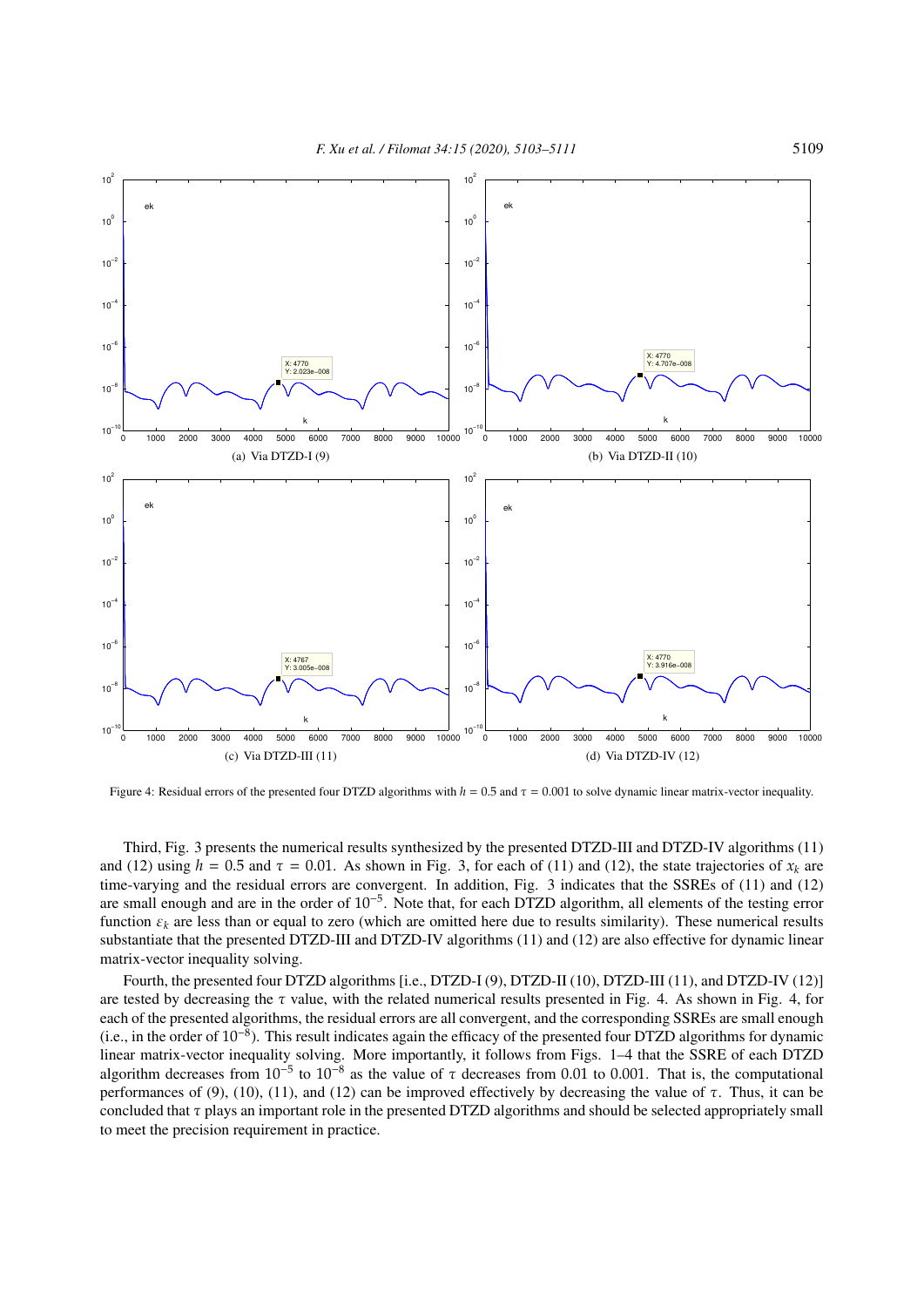| #    | h                | $\tau=0.1$                                  | $\tau=0.01$                                 | $\tau = 0.001$                              | manner      |
|------|------------------|---------------------------------------------|---------------------------------------------|---------------------------------------------|-------------|
| (9)  | 0.3              | $\leqslant$ 2.373 $\times$ 10 <sup>-2</sup> | $\leqslant$ 4.580 $\times$ 10 <sup>-5</sup> | $\leqslant$ 4.704 $\times$ 10 <sup>-8</sup> |             |
|      | 0.4              | $\leq 2.177 \times 10^{-2}$                 | $\leq 3.518 \times 10^{-5}$                 | $\leq 3.535 \times 10^{-8}$                 |             |
|      | 0.5              | $\leq 1.943 \times 10^{-2}$                 | $\le 2.788 \times 10^{-5}$                  | $\leq 2.847 \times 10^{-8}$                 | $O(\tau^3)$ |
|      | 0.6              | $\leq 1.706 \times 10^{-2}$                 | $\le 2.331 \times 10^{-5}$                  | $\leqslant$ 2.397 $\times$ 10 <sup>-8</sup> |             |
|      | 0.7              | $\leq 1.554 \times 10^{-2}$                 | $\leq 2.011 \times 10^{-5}$                 | $\leq 2.039 \times 10^{-8}$                 |             |
| (10) | $\overline{0.3}$ | $\leqslant$ 5.020 $\times$ 10 <sup>-2</sup> | $\leq 6.963 \times 10^{-5}$                 | $\leq 7.062 \times 10^{-8}$                 |             |
|      | 0.4              | $\leq 4.249 \times 10^{-2}$                 | $\leq 5.332 \times 10^{-5}$                 | $\leq 5.378 \times 10^{-8}$                 |             |
|      | 0.5              | $\leq 3.593 \times 10^{-2}$                 | $\leq 4.215 \times 10^{-5}$                 | $\leq 4.291 \times 10^{-8}$                 | $O(\tau^3)$ |
|      | 0.6              | $\leq 3.137 \times 10^{-2}$                 | $\leq 3.528 \times 10^{-5}$                 | $\leq 3.533 \times 10^{-8}$                 |             |
|      | 0.7              | $\leq 2.755 \times 10^{-2}$                 | $\leq 3.049 \times 10^{-5}$                 | $\leq 3.035 \times 10^{-8}$                 |             |
| (11) | 0.3              | $\leqslant$ 2.711 $\times$ 10 <sup>-2</sup> | $\leq 4.092 \times 10^{-5}$                 | $\leq 4.946 \times 10^{-8}$                 |             |
|      | 0.4              | $\leq 2.279 \times 10^{-2}$                 | $\leq 3.710 \times 10^{-5}$                 | $\leq 3.732 \times 10^{-8}$                 |             |
|      | 0.5              | $\leq 2.013 \times 10^{-2}$                 | $\le 2.953 \times 10^{-5}$                  | $\leq 3.005 \times 10^{-8}$                 | $O(\tau^3)$ |
|      | 0.6              | $\leq 1.808 \times 10^{-2}$                 | $\le 2.445 \times 10^{-5}$                  | $\leq 2.499 \times 10^{-8}$                 |             |
|      | 0.7              | $\leq 1.652 \times 10^{-2}$                 | $\le 2.134 \times 10^{-5}$                  | $\leqslant$ 2.137 $\times$ 10 <sup>-8</sup> |             |
| (12) | 0.3              | $\leqslant$ 4.313 $\times$ 10 <sup>-2</sup> | $\leqslant 6.544 \times 10^{-5}$            | $\leqslant 6.557 \times 10^{-8}$            |             |
|      | 0.4              | $\leq 3.632 \times 10^{-2}$                 | $\leq 4.868 \times 10^{-5}$                 | $\leq 4.876 \times 10^{-8}$                 |             |
|      | 0.5              | $\leq 3.159 \times 10^{-2}$                 | $\leq 3.922 \times 10^{-5}$                 | $\leq 3.929 \times 10^{-8}$                 | $O(\tau^3)$ |
|      | 0.6              | $\leq 2.784 \times 10^{-2}$                 | $\leq 3.240 \times 10^{-5}$                 | $\leq 3.263 \times 10^{-8}$                 |             |
|      | 0.7              | $\leqslant$ 2.397 $\times$ 10 <sup>-2</sup> | $\le 2.783 \times 10^{-5}$                  | $\leq 2.798 \times 10^{-8}$                 |             |

Table 1: SSREs of the presented four DTZD algorithms (9), (10), (11), and (12) using different values of *h* and τ to solve dynamic linear matrixvector inequality.

Fifth, for further investigation, we simulate the DTZD-I (9), DTZD-II (10), DTZD-III (11), and DTZD-IV (12) using different values of *h* and τ to solve the dynamic linear matrix-vector inequality (1). The corresponding numerical results are provided in Table 1, which indicates that all of the presented DTZD algorithms are effective on solving (1), e.g., in the order of 10<sup>-5</sup> and 10<sup>-8</sup>. Furthermore, the following summaries are obtained from Table 1 (as well as Fig. 4).

- The SSRE of each DTZD algorithm changes in an  $O(\tau^3)$  manner. That is, by fixing *h*, when  $\tau$  decreases by 10 times, the SSRE of each DTZD algorithm is reduced by 100 times, which coincides with Lemmas 2 and 3. This statement also means that the computational performances of the presented four DTZD algorithms are improved effectively when the  $\tau$  value is decreased.
- By fixing τ, when *h* is increased, the SSRE of each DTZD algorithm is decreased. This statement shows that the computational performances of the presented four DTZD algorithms can be further improved by increasing the value of *h* appropriately.

Based on these qualitative and quantitative results, it can be concluded that, for the presented four DTZD algorithms, different computational performances can be achieved by selecting appropriate *h* and τ.

In summary, the above results (i.e., Figs. 1–4 and Table 1) indicate the efficacy of the presented the presented DTZD-I, DTZD-II, DTZD-III, and DTZD-IV algorithms for dynamic linear matrix-vector inequality solving.

## 5. Conclusions

In this paper, four different types of DTZD algorithms [i.e., DTZD-I (9), DTZD-II (10), DTZD-III (11), and DTZD-IV (12)] have been presented and investigated to solve the dynamic linear matrix-vector inequality (1). Then, theoretical results have been provided to highlight the excellent computational properties of the presented algorithms. That is, the SSRE for each DTZD algorithm presented in this paper changes in an  $O(\tau^3)$  manner, showing that